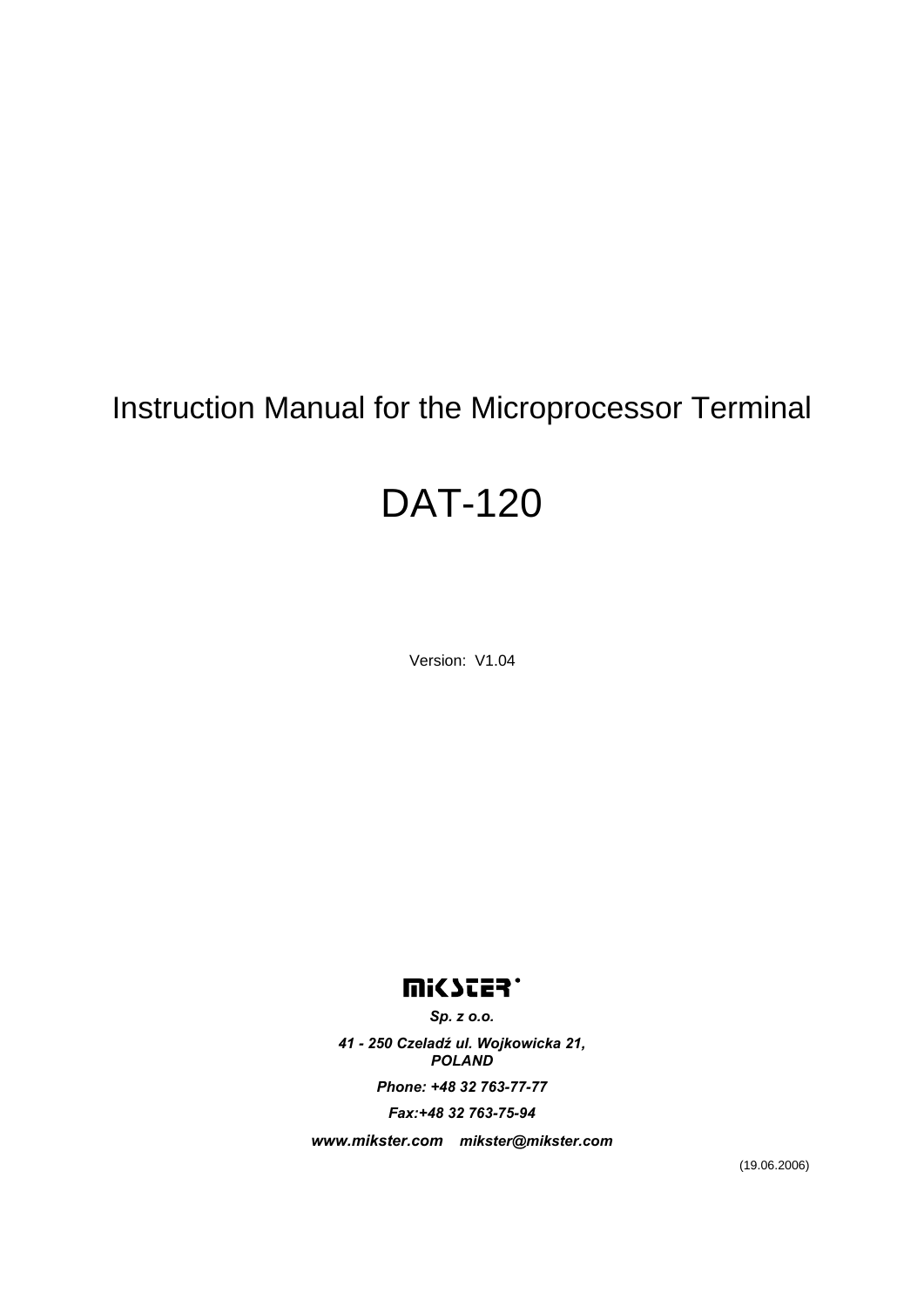## **CONTENTS**

## **PAGE**

| 1.               |           |                                                                        |  |
|------------------|-----------|------------------------------------------------------------------------|--|
| 2.               |           |                                                                        |  |
| 3.               |           |                                                                        |  |
| 4.               |           |                                                                        |  |
|                  | 4.1       |                                                                        |  |
|                  | $4.1.1$ . |                                                                        |  |
|                  | 4.2.      |                                                                        |  |
|                  | 4.3.      |                                                                        |  |
|                  | 4.3.1.    |                                                                        |  |
|                  | 4.3.2.    |                                                                        |  |
|                  | 4.4.      |                                                                        |  |
|                  | 4.5.      |                                                                        |  |
|                  | 4.5.1.    |                                                                        |  |
|                  | 4.5.2.    |                                                                        |  |
|                  | 4.5.3.    |                                                                        |  |
|                  | 4.5.4.    |                                                                        |  |
|                  | 4.5.5     |                                                                        |  |
|                  | 4.5.6.    |                                                                        |  |
|                  | 4.5.7.    |                                                                        |  |
|                  | 4.5.8.    |                                                                        |  |
|                  | 4.5.9     |                                                                        |  |
|                  | 4.5.10.   |                                                                        |  |
|                  | 4.5.11.   |                                                                        |  |
|                  | 4.5.12.   |                                                                        |  |
|                  | 4.5.13.   |                                                                        |  |
|                  | 4.5.14.   |                                                                        |  |
|                  | 4.5.15.   |                                                                        |  |
|                  | 4.5.16.   |                                                                        |  |
| 5.               |           |                                                                        |  |
| 6.               |           |                                                                        |  |
| $\overline{7}$ . |           |                                                                        |  |
| 8.               |           |                                                                        |  |
| 9.               |           |                                                                        |  |
|                  |           | 10. CONNECTION OF THE TERMINAL TO THE AUTOMATICS OF THE SMOKE-HOUSE 19 |  |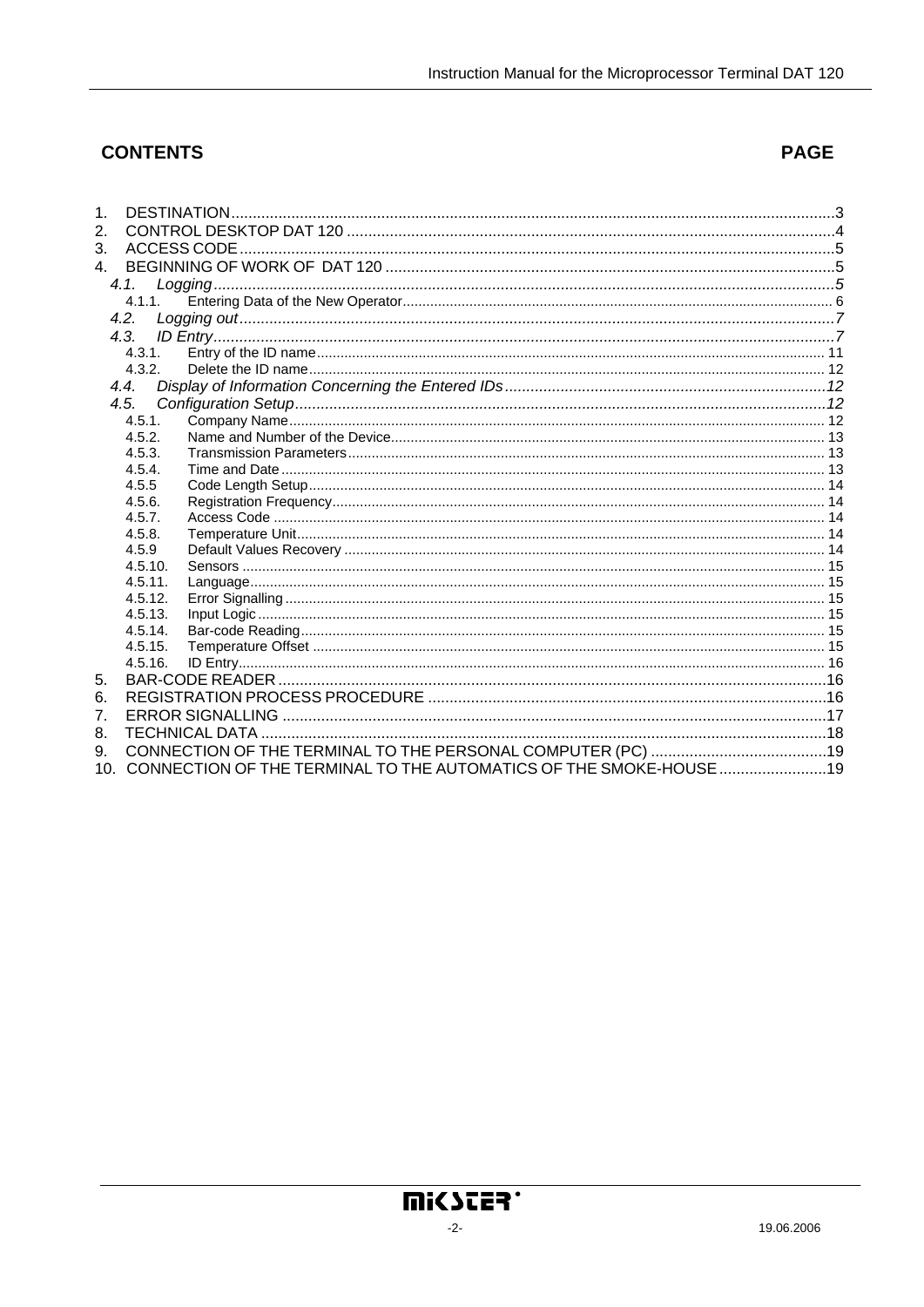## <span id="page-2-0"></span>**1***. DESTINATION*

Microprocessor terminal DAT 120 is the device operating in parallel to the controller of the smoke-house. Its task is the registration of parameters of the smoking process, such as: chamber temperature, meat-bar temperature and relative humidity. In addition, it registers the parameters, which identify the given process, such as:

- **Operator**
- Up to 8 different identifiers (ID e.g.. product code, trolley number), which are introduced before the beginning of the process. (For each identifier 8 different identifying parameters can be ascribed). Identifiers are characterized by:
	- Identifiers as digital codes,
	- Code length established individually for each ID (from 1 to 16 digits),
	- Possibility of ascribing text descriptions to codes (for ID1 possibility of ascribing description to 1000 codes, for ID2..ID8 – possibility of ascribing descriptions to 100 codes – for each ID separately),
	- Ascribing the descriptions is possible from the Personal Computer (PC) only,
- Date and time of beginning of the process,
- Digital inputs mode.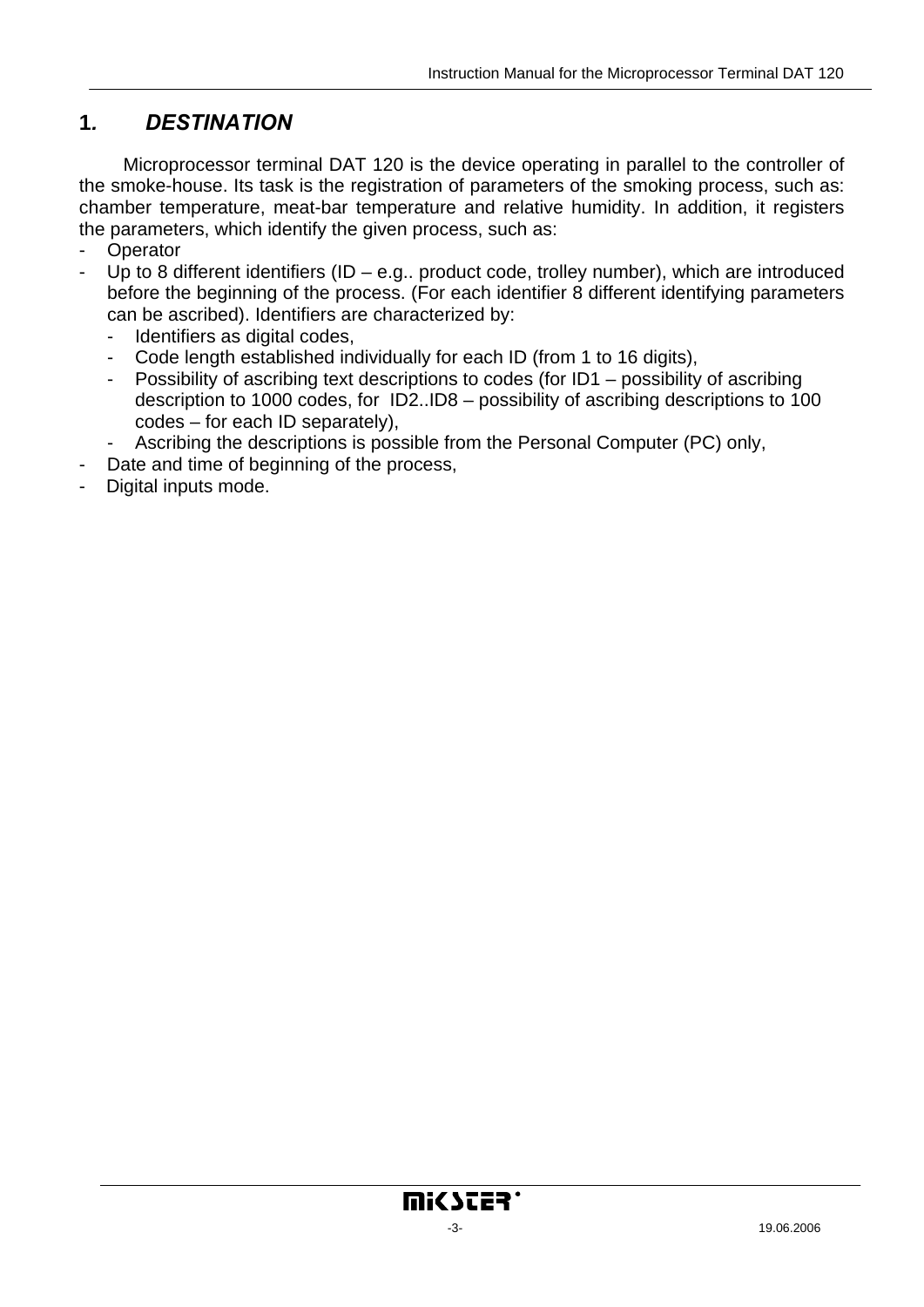## <span id="page-3-0"></span>*2. CONTROL DESKTOP DAT 120*

All operations concerning the terminal are being done from the control desktop. It consists of the display and the keyboard.



All information concerning the mode of operation of DAT 120 are shown in the LCD display and signalled by control lamps.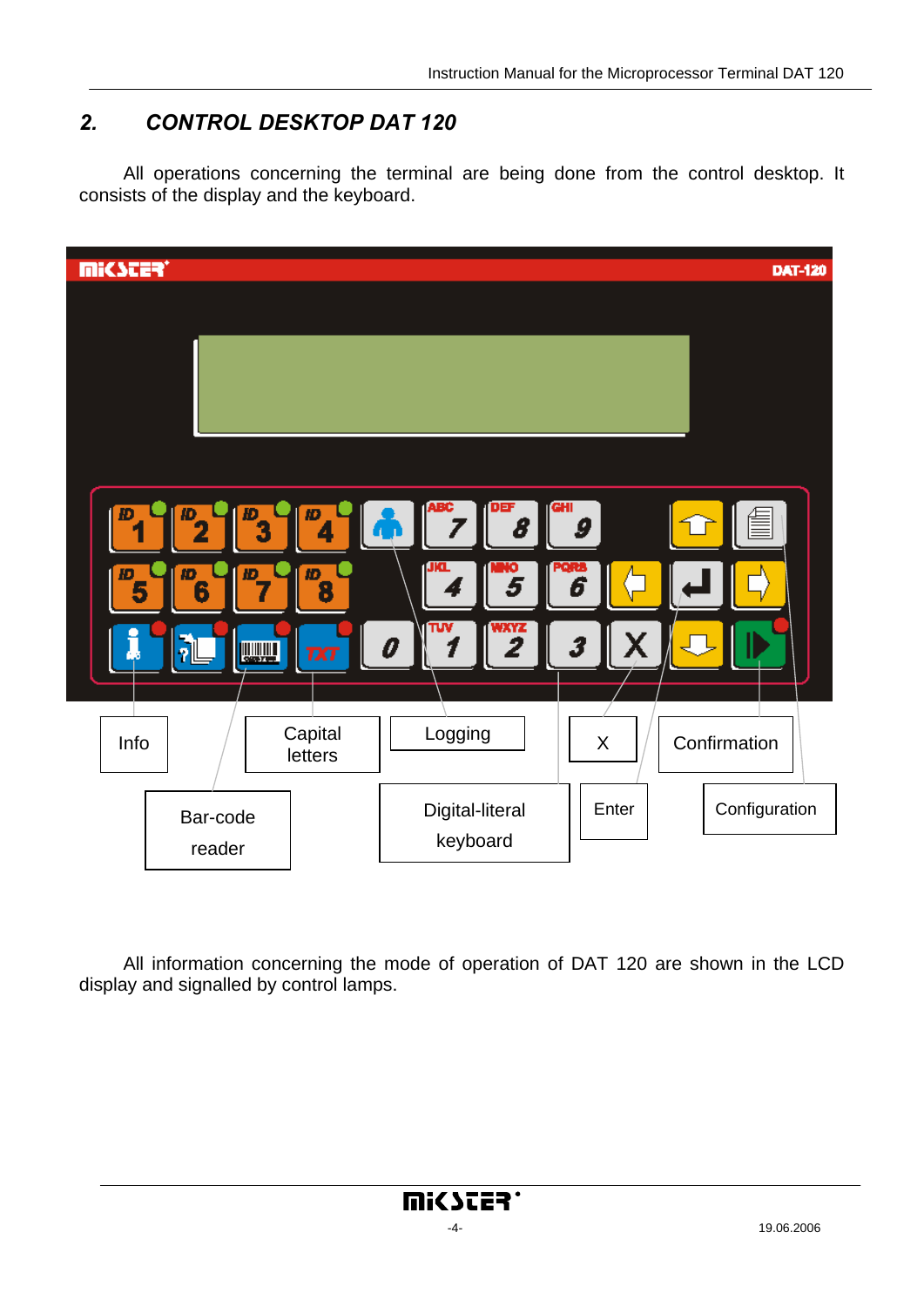## <span id="page-4-0"></span>*3. ACCESS CODE*

The access code is introduced in order to protect the data stored in DAT 120 from unauthorized persons. When we want to introduce changes in the system configuration we have to enter the access code.

Digits of the access code are established by the smoke-chamber service and should be given to the user. At the beginning the access code is: **002010**

## *4. BEGINNING OF WORK OF DAT 120*

When the power supply is ON the display shows the name of the device and the software version. These words disappear after several seconds and the screen of the basic operation mode is displayed.

The following functions can be activated in this mode:

- Operator logging in, or logging out in the case when the operator was logged in,
- Identification data entry (ID),
- Display of information concerning the entered identification data (ID),
- Controller configuration setup.

All those information can be called when the registration is not being done. During the registration it is only possible to perform:

- Operator logging out,
- Display information concerning the entered identification data.

#### *4.1. Logging in*

The identification of a person operating the terminal DAT 120 is the aim of the operator logging in function. Data concerning up to 100 operators can be entered into the terminal. The operator's data contain: identification number (ID), PIN and description and the code (optional – when the bar-code reader is used). The information can be entered into the memory of the controller DAT 120 either manually from the desktop or remotely by the PC with adequate software.

The logging in procedure should be performed as follows:

- Press the "Logging" key,
- When the logging menu appears the operator's ID number should be entered, which causes the appearance of the operator's description.
- Then the PIN of the operator should be entered.
- All this data should be confirmed by "Enter".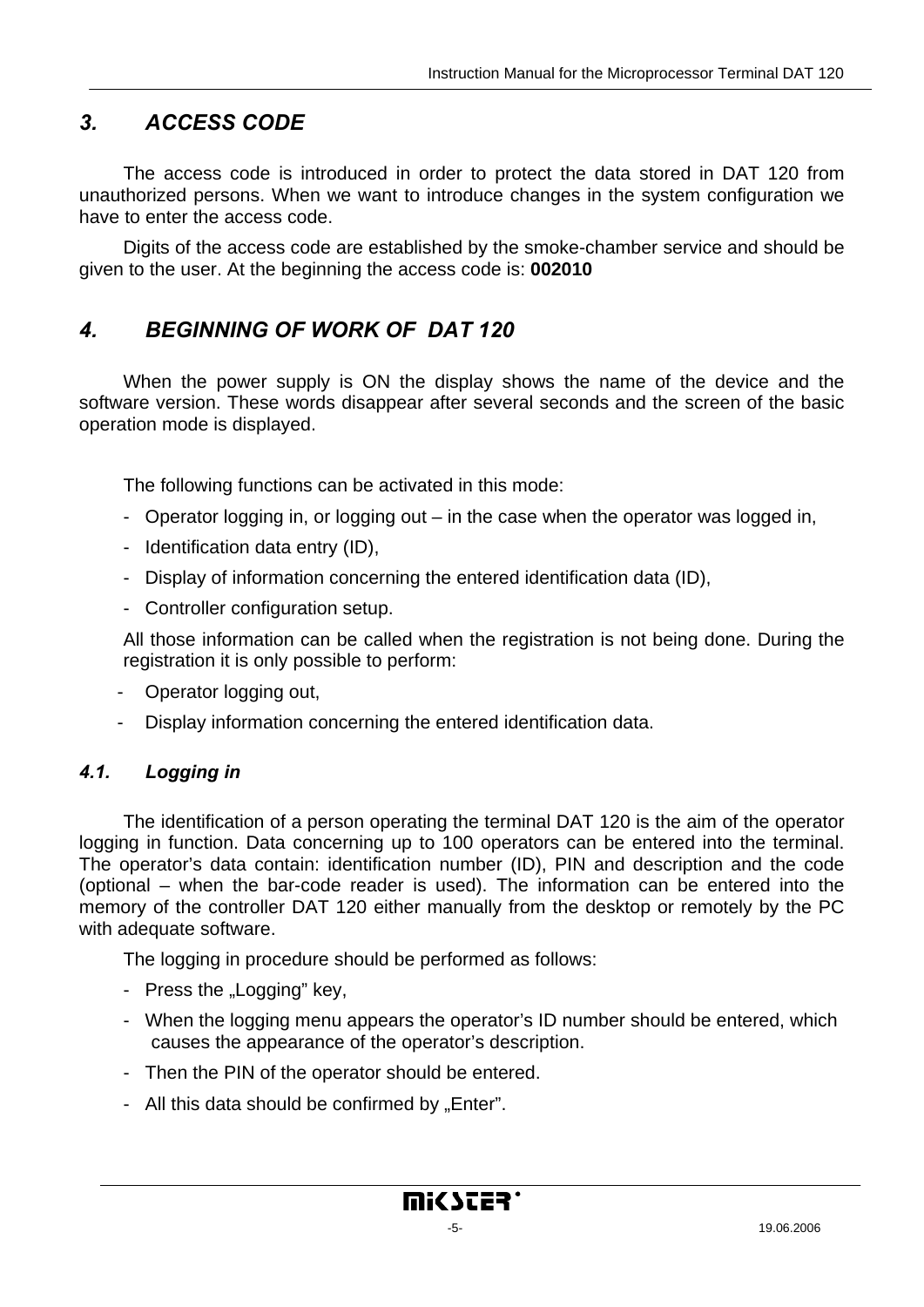- <span id="page-5-0"></span>If the bar-code reader is used then after pressing the "Logging" key - instead of manual data entering we use the reader – we scan the operator's bar-code, which depending on the configuration - causes the following:
	- a) The ID number of operator, description and PIN (as stars) will be displayed. Data should be confirmed by pressing the "Enter" key.
	- b) If the operator of the entered code will be found in the operators' base he will be auto logged without the necessity of pressing the "Enter" key.

The logging procedure can end with one of the two results:

- If the identifying number (ID) and PIN are correctly entered, the operator will be logged in, which will cause the display of the basic mode of operation with the information concerning the logged in operator.
- If the identifying number (ID), or PIN were wrongly entered, the screen will display information on logging in error, the operator will not be logged in and the logging procedure must be repeated from the beginning.

#### *4.1.1. Entering Data of the New Operator*

As it was already mentioned, there is a possibility of entering data of the new operator, or changing the data of already existing – with the use of the control desktop. Introduction of the new operator should be done in the following way:

- Press the "Logging" key,
- When the logging menu appears the "Configuration" key should be pressed,
- When the question about the access code appears the code should be entered and the "Enter" key pressed,
- Then the menu of entering data of the new operator will be displayed, in which:
- a) ID number, which we would like to give to the operator should be entered (from 0 do 99),
- b) Then PIN (4 digits) for the operator of the above given ID should be entered,
- c) Then the operator's description should be entered (up to [1](#page-5-1)6 characters<sup>1</sup>) e.g. name and surname,
- d) If the bar-code reader is used and we would like to perform logging by it, then before confirming the data the operator's code should be scanned. This code will appear in the line near the operator's  $ID - as 16$  digits.
- e) The last step is the data confirmation by pressing the "Enter" key. The device stores the entered data and moves to the ID line and is ready for the data of the next operator. If we would like to enter data of the new operator we have to repeat points

<span id="page-5-1"></span> $\overline{a}$ 

<sup>&</sup>lt;sup>1</sup> Additional information concerning the keyboard:

<sup>-</sup> Pressing 0 key we can get additional symbols: "space", " ", "@ ","quotation-marks"

<sup>-</sup> Pressing 3 we can additionally obtain symbols: "dot"," coma", "&","apostrophe"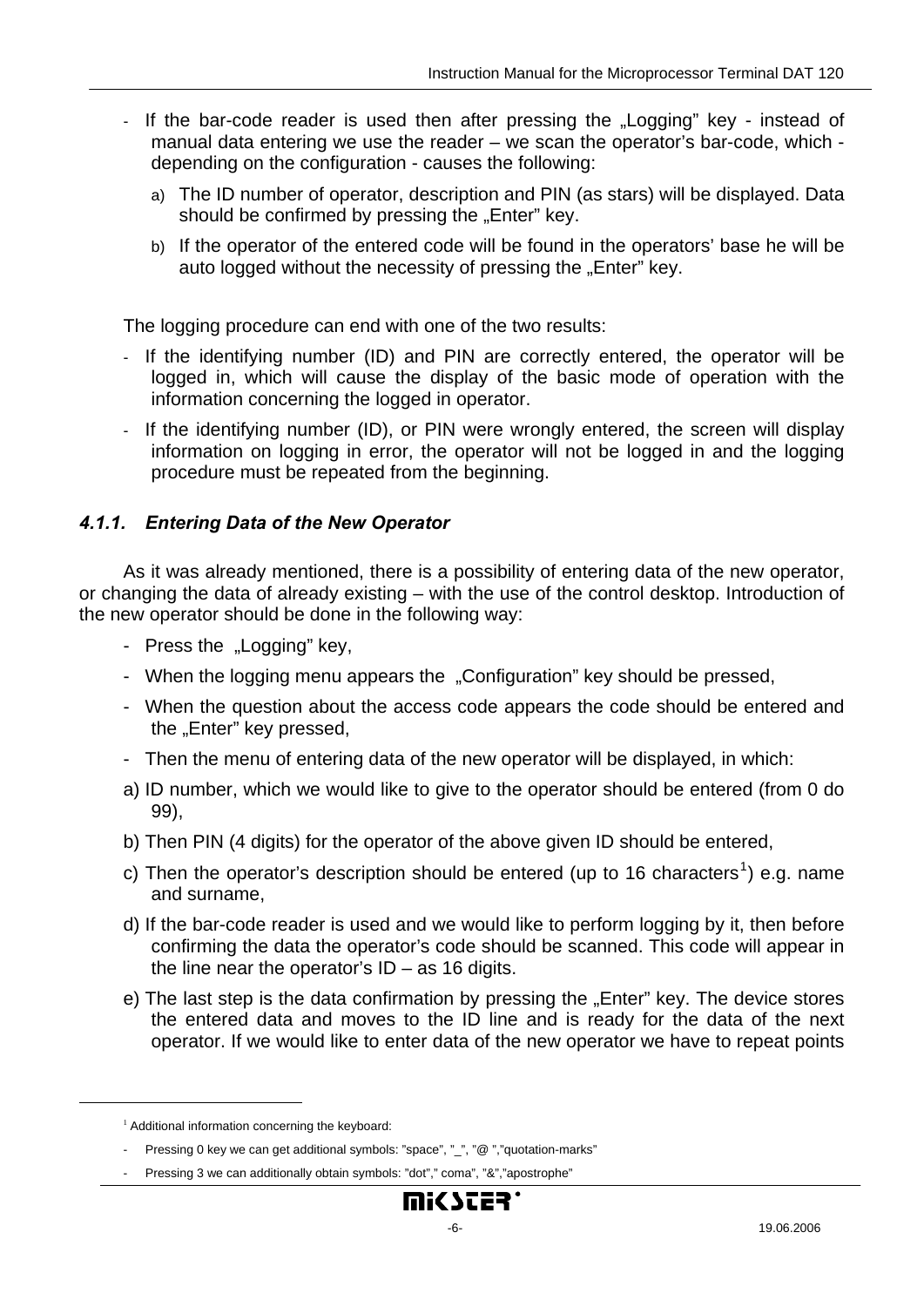<span id="page-6-0"></span>a-d, while when there is no need of introducing the next operator we should press  $X'' -$  to move to the basic operation mode.

#### *4.2. Logging out*

When the operator ends work he should log out by pressing the "Logging" key. As a result near the word 'Operator' on the basic screen should appear words: "Logged out".

#### *4.3. ID Entry*

#### **All operations connected with the ID entry should be done before starting the process!**

To identify the production process the terminal has the possibility of registration up to 8 different identifiers – described as IDs (e.g. ID1- product name, ID2- quantity of trolleys, ID3 batch code). We can give the name to each  $ID -$  how it should be done will be explained later. Introduction of the name is very important since on this base the terminal states, which identifiers should be entered before the smoking process will start – it is signalled by blinking lamps, near the keys of individual IDs. For one identifier (ID), during one smoking process can be stored up to 8 identifying parameters. For such ID as in the example given above it can be presented in the Table:

|   | Position   ID1- Product name  | <b>ID2- Quantity</b><br>of trolleys | ID3-Batch<br>code |
|---|-------------------------------|-------------------------------------|-------------------|
|   | Silesian sausage              | 2                                   | 201004            |
| 2 | Silesian sausage<br>"long"    | 1                                   | 201006            |
| 3 | Silesian sausage<br>"special" | $\overline{2}$                      | 201005            |
| 4 | Grill sausage                 | 1                                   | 201003            |
| 5 | Bonfire sausage               | 1                                   | 201015            |
| 6 | Camp-fire sausage             | 1                                   | 201011            |
| 7 | Regular sausage               | 1                                   | 201026            |
| 8 | Regular sausage<br>"discs"    | 1                                   | 201018            |

Of course, not all positions must be filled; the number of utilised positions depends on the quantity and variety of products undergoing the same process. E.g. let's assume that 8 trolleys with products enter the smoke-house: thus,

- If on all trolleys will be e.g. " Krakowska sausage" – we will use only one position in each ID.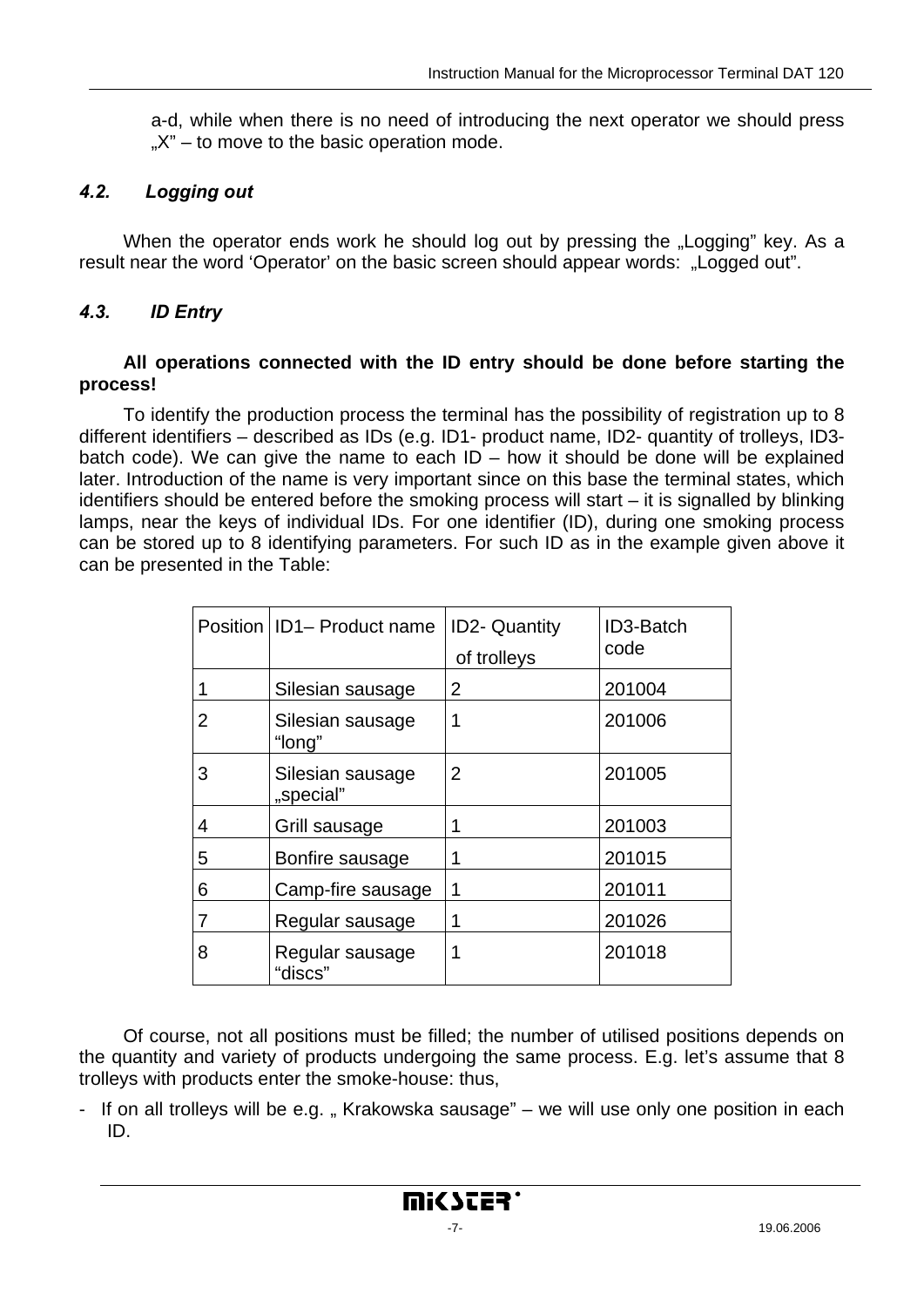| Position   ID1-Product name   ID2-Quantity | trolleys | of   ID3-Batch<br>code |
|--------------------------------------------|----------|------------------------|
| Krakowska<br>sausage                       |          | 201111                 |

- If on 3 trolleys will be e.g. " Cottage ham" and on 5, Grandma's ham" – two positions will be used.

| Position   ID1 - Product name   ID2 - Quantity of   ID3 - Batch | trolleys | code   |
|-----------------------------------------------------------------|----------|--------|
| Cottage ham                                                     |          | 221235 |
| Grandma's ham                                                   | 5        | 221210 |

If on each trolley will be a different product all 8 positions will be used  $-$  as in the first table.

 However, the process can be identified in another way. For example, instead of giving the quantity of trolleys in position ID2 we can put there an individual number of a trolley (assuming that all trolleys are numbered). In such case the process for 8 trolleys will require introduction of 8 positions regardless of the assortment.

|                | Position   ID1-Product name | ID2-Number of a ID3-Batch<br>trolley | code   |
|----------------|-----------------------------|--------------------------------------|--------|
| 1              | Krakowska<br>sausage        | 956                                  | 091111 |
| $\overline{2}$ | Krakowska<br>sausage        | 008                                  | 091111 |
| 3              | Krakowska<br>sausage        | 257                                  | 091111 |
| 4              | Krakowska<br>sausage        | 159                                  | 091111 |
| 5              | Krakowska<br>sausage        | 782                                  | 091111 |
| 6              | Beer sausage                | 451                                  | 091125 |
| 7              | Beer sausage                | 369                                  | 091125 |
| 8              | Beer sausage                | 014                                  | 091125 |

Introduction of identifying data can be done in many ways, however the beginning is always the same. The terminal must be in the basic operation mode and diodes at ID keys, for which the data are needed, should be blinking. To start the data entering one should press that ID key, which data are to be entered (the best is ID1) – identifier's menu will appear. The first line of the display shows: ID number, which position in ID and the name of ID, the second line: entered code, the third line: description for the code (if it is found).

The way of data entry depends on: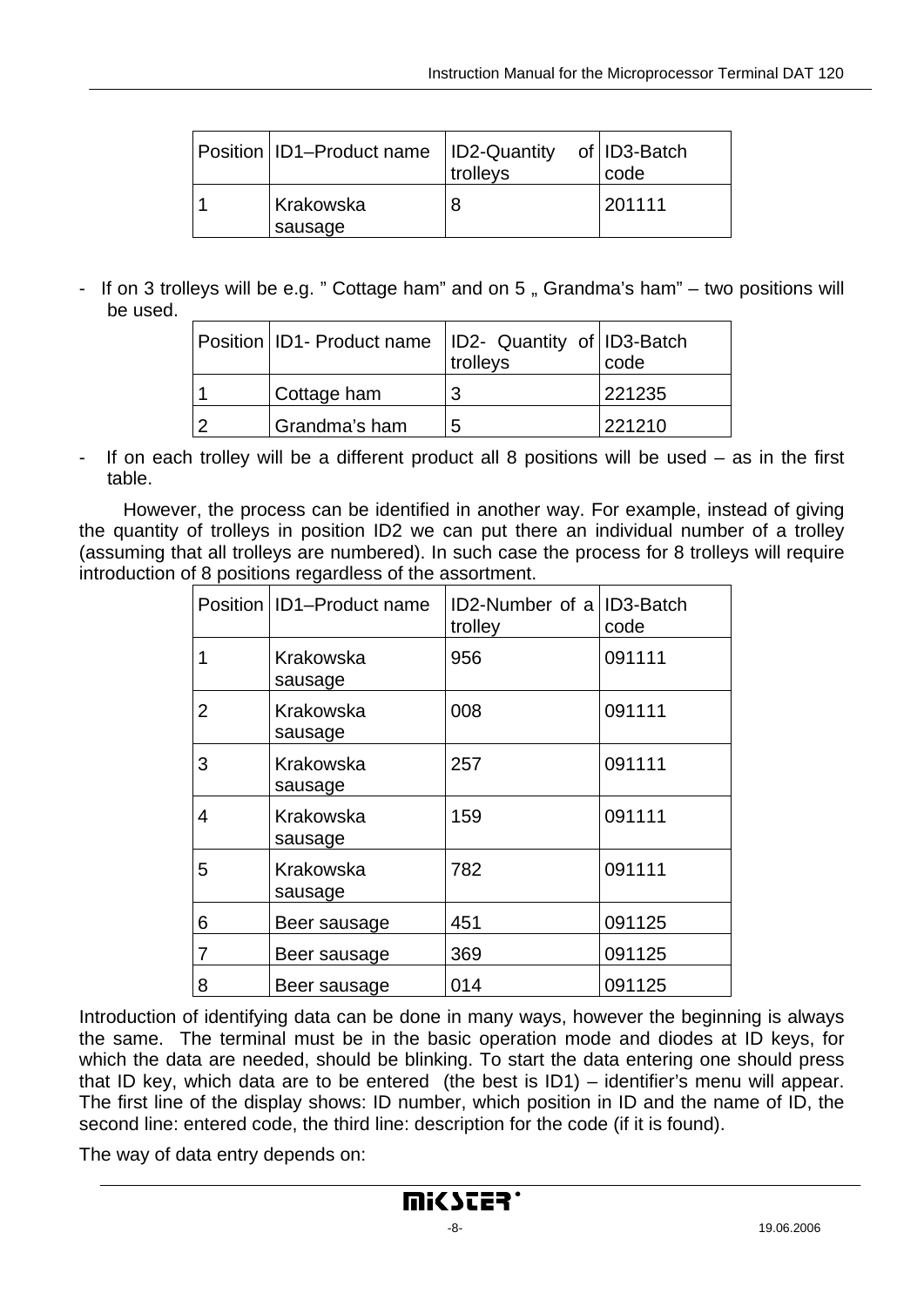- Configuration "ID entry",
- Whether the bar-code reader is used or not used.

Ways of data entry will be illustrated by examples based on the Table:

| Position   ID1-Product name | <b>ID2-Quantity</b><br>trolleys | of ID3-Batch<br>code |
|-----------------------------|---------------------------------|----------------------|
| Regular sausage             | C                               | 140976               |
| Camp-fire sausage           |                                 | 140904               |
| Silesian sausage            | ⊿                               | 140914               |

Codes for ID1: Regular sausage -125, Camp-fire sausage -287, Silesian sausage -007

A) The first method – without the bar-code reader and when  $\mu$ ID entry" is set at:  $\mu$ Move to the next ID".

- Identifier's code should be entered by means of digital keys the identifier's description is searched (it can take up to 2 seconds). If it is found it will be displayed in the line with the description.
- Then the entered code should be confirmed by the "Enter" key terminal automatically moves to the next required ID. When the last required ID is entered the terminal moves to the next position of the first ID.
- When all required data are entered, one should move to the basic operation mode by means of the "Confirmation", or "X" key.

For the example presented in the Table above, it should be done in the following way (the terminal is in the basic operation mode):

- Press ID1 key (the first line in the display will show ID1\_1: Product name which means ID1 - first position, ID name means: "Product name"),
- Enter code: 125 by consecutive pressing: "1","2","5" key.
- The description " Regular sausage" will be found and displayed,
- Press "Enter" (the first line in the display will show ID2 1:Quantity of trolleys which means ID2 -first position, ID name means: "Quantity of trolleys"),
- Enter code: 2 by pressing "2",
- Press "Enter" (the first line in the display will show ID3 1: Batch code which means ID3 first position, ID name means: "Batch code"),
- Enter code: 140976,
- Press "Enter" (the first line in the display will show ID1\_2: Product name which means ID1 – second position, ID name means: "Product name").
- Enter code: 287, the description " Camp-fire sausage" will appear, press "Enter",
- Enter code: 1 (quantity of trolleys), press, Enter",
- Enter code: 140904, press "Enter",
- Enter code: 007, the description "Silesian sausage" will appear, press "Enter",
- Enter code: 4 (quantity of trolleys), press "Enter",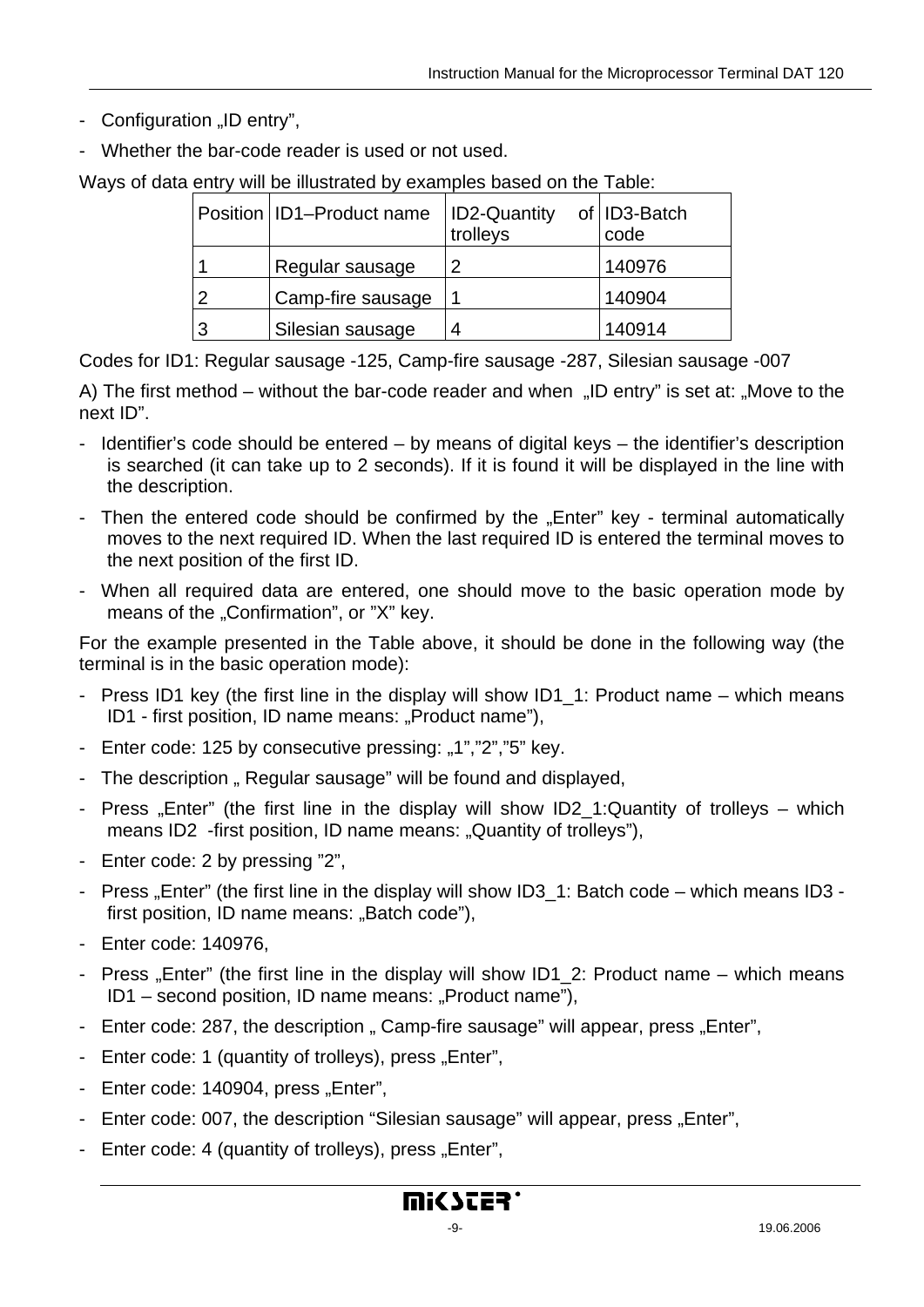- Enter code: 140914, press "Enter",
- Press "X".

All data were entered and confirmed.

B) The second method – without the bar-code reader – and when  $\Box$  ID entry" is set on:  $\Box$  Move to the next position of the same ID".

- Identifier's code should be entered by means of digital keys the identifier's description is searched (it can take up to 2 seconds). If it is found, it will be displayed in the line with the description.
- Then the entered code should be confirmed by the "Enter" key terminal automatically moves to the next position of the same ID.
- When all positions for one ID are entered and confirmed, the key of the next ID should be pressed, e.g. ID2 and the procedure should be repeated for all IDs.
- When all required data are entered and confirmed, one should move to the basic operation mode by pressing "Confirmation", or "X" key.

This method should be used when we have to enter several identifiers for one ID only and just one identifier each for the other IDs.

For the example presented in the Table above, it should be done in the following way (the terminal is in the basic operation mode):

- Press ID1 ( ID1\_1 will appear in the first line of the display),
- Enter code: 125, the description " Regular sausage" will be seen, press "Enter" (ID1\_2 will appear in the first line of the display),
- Enter code: 287, the description " Camp-fire sausage" will be seen, press "Enter" (ID1\_3 will appear in the first line of the display),
- Enter code: 007, the description "Silesian sausage" will be seen, press "Enter" (ID1\_4 will appear in the first line of the display),
- Press ID2 (quantity of trolleys), (ID2\_1 will appear in the first line of the display),
- Enter code: 2, press "Enter",
- Enter code: 1, press "Enter",
- Enter code: 4, press "Enter".
- Press ID3 (batch code), (ID3 1 will appear in the first line of the display),
- Enter code: 140976, press "Enter",
- Enter code: 140904, press "Enter",
- Enter code: 140914, press "Enter",
- Press "X".
- C) The third method with the bar-code reader.

When the bar-code reader is used we have to scan the relevant bar-code, instead of its manual introduction. In dependence of the setting of the function "Code reading" in the configuration function: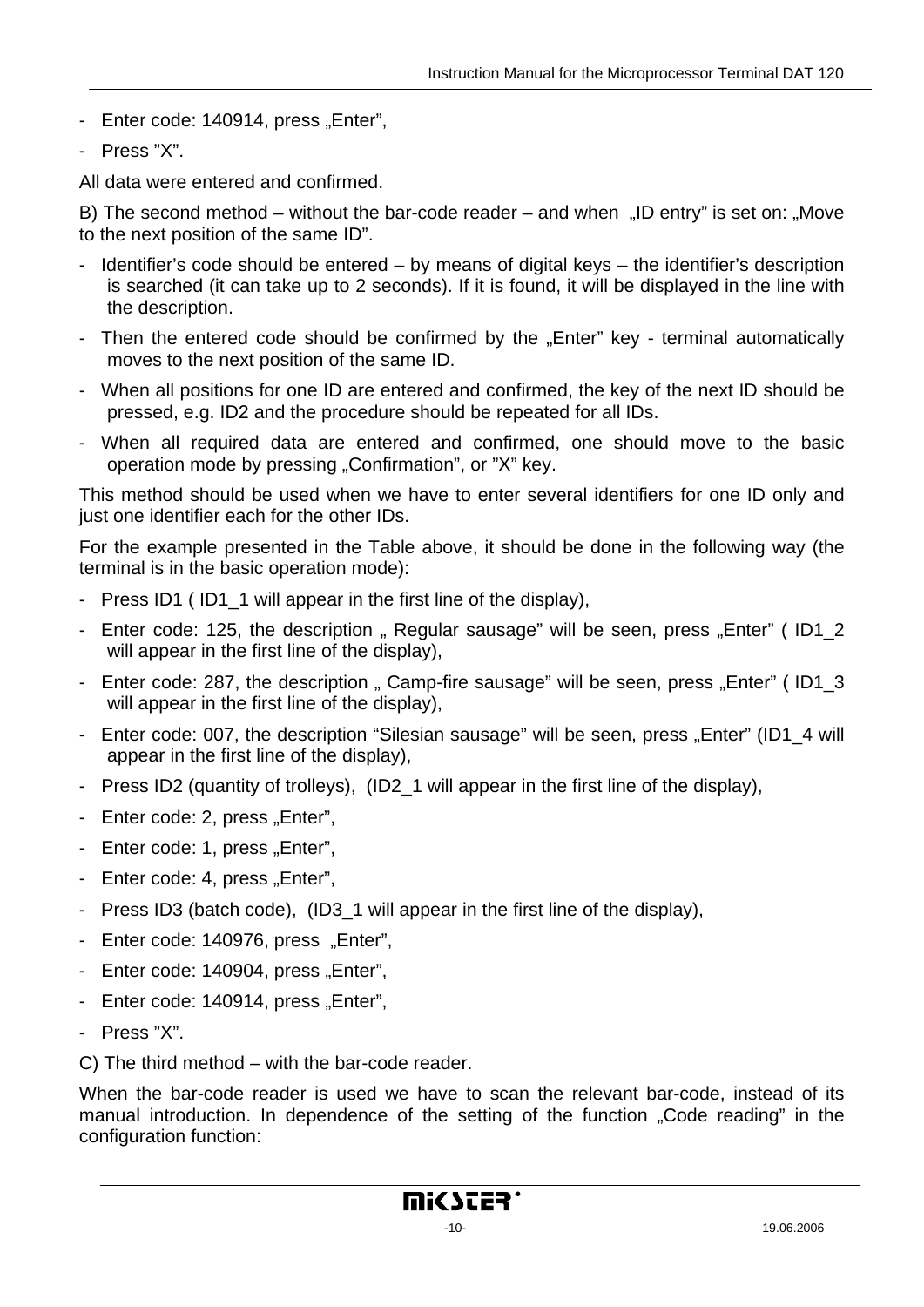- <span id="page-10-0"></span>If this function is set on an automatic confirmation of codes we move to the next identifier, directly after scanning of the code.
- If the automatic confirmation of codes is not ON we move to the next identifier by pressing the "Enter" key– after scanning of the code.
- When all codes are entered "Confirmation" or "X" should be pressed.

Changes of ID and the position in ID should be done according to the information given in A and B.

If changing of the entered data are needed, we may proceed in two different ways:

- a) We can reset all entered data (by pressing and holding  $.0$ " key until the cursor will settle in the first position in the entered code – then the transfer into the first position in the current ID occurs) and start the data entry from the very beginning.
- b) The position as well as ID can be changed (ID change is being done by pressing this particular ID e.g. ID3, position change by up–and-down arrows) and the erroneous data corrected in the particular place. Changes should be confirmed by pressing the "Enter" key.

The diode of that ID, for which the data are being entered currently, is blinking.

When at least one position is introduced for the given ID, the diode of this ID will light without blinking – in the basic operation mode.

#### *4.3.1. Entry the ID name*

Ascribing the name for the given ID causes that the terminal expects the entry of identifying codes of this particular ID before the beginning of the registration. The lack of these data in the moment of beginning of the registration can activate the relay output – alarm (more information will be in the part discussing the error signalling). To enter the name for the given ID one should:

- Press the selected ID key, e.g.: ID2,
- When the ID menu appears the "Configuration" key should be pressed,
- Then the access code should be provided and "Enter" pressed,
- Now the name should be entered by means of digital-literal keys,
- Blinking cursor indicates a letter being entered,
- Each pressing of the same key within 3 seconds, from the previous one, causes moving to other characters ascribed to the key.
- Pressing the other key within those 3 seconds causes the cursor movement to the next position and introduction of the selected character in this position.
- When none of the keys is pressed for 3 seconds the cursor shifts to the next position.
- The cursor can be shifted to the selected place by means of the right-and-left arrows.
- Pressing the "TXT" key  $-$  causes a transfer from small to capital letters  $-$  when the diode at the key lights capital letters can be written.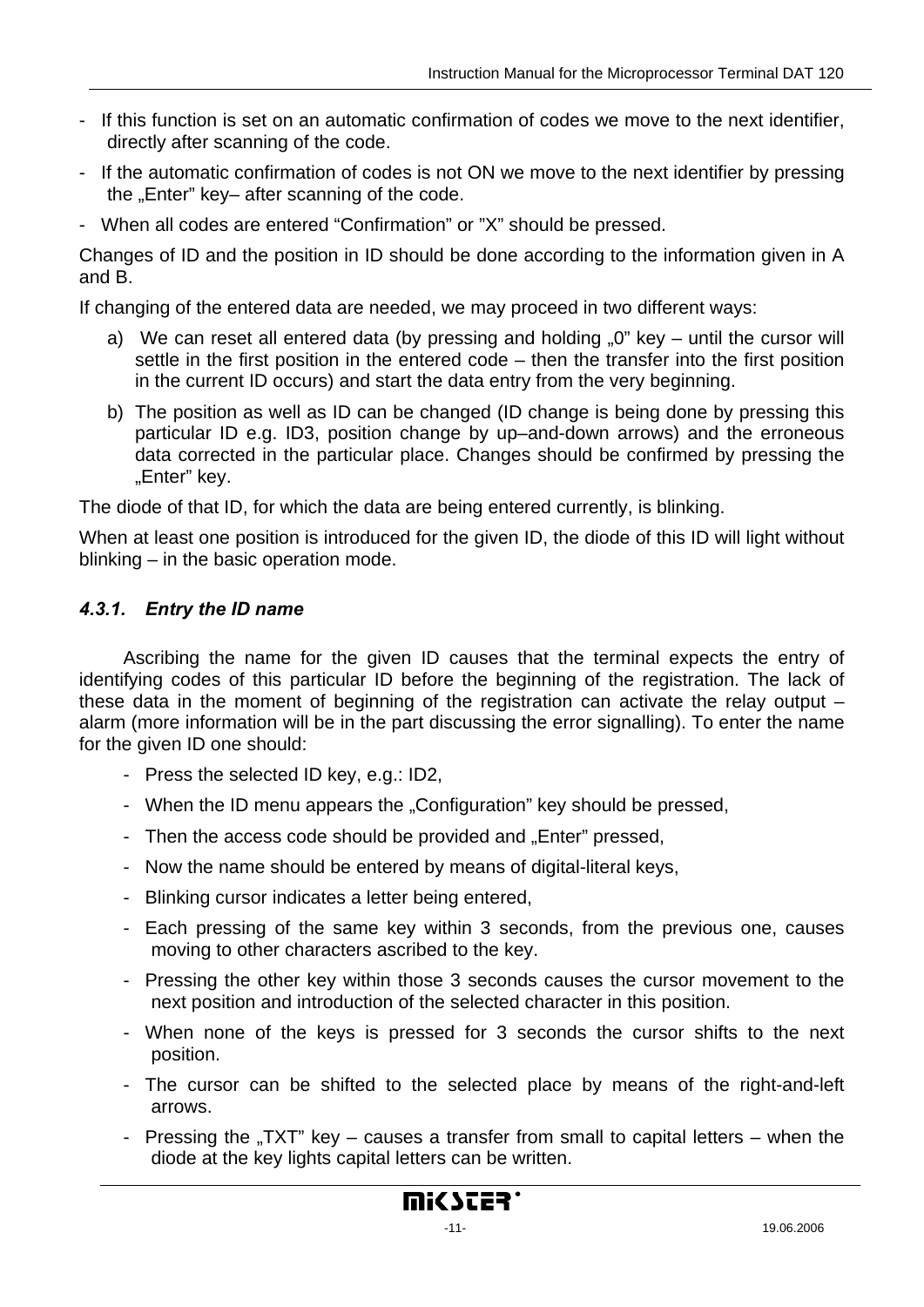<span id="page-11-0"></span>- At the end one confirms and exits from the function  $-$  by the "Enter" key.

#### *4.3.2. Delete the ID name*

When one wants to delete the ID name the same procedure as at the entering the name should be followed – with the only difference being the usage of spaces instead of characters.

#### *4.4. Display of information concerning the entered IDs*

There is a possibility of reviewing the entered data identifying the process. This function is called by pressing the "Info" key. If no data are entered the adequate information will be seen on the screen, if certain data are entered they will be shown on the screen. However, only one position from one ID will be displayed on the screen. The change of the position within the same ID is being done by pressing the up-and-down arrows, while moving in between IDs – by pressing the right-and-left arrows.

Exit from the function is done by pressing  $X$ ".

#### *4.5. Configuration Setup*

This function allows adjusting the terminal to the needs of the client and the conditions at the plant. Function call is done by pressing the "Configuration" key. Then the access code should be given and the "Enter" key pressed. The accessible functions are seen on the screen. Shifting from one function to another is done by means of the up-and-down arrows, while the selected function is called by pressing "Enter". Exit from the configuration function  $-$  by pressing  $\alpha$ .

Several parameters configured manually can be configured by means of the Personal Computer.

There are the following configuration functions:

#### *4.5.1. Company Name*

This function allows introducing the name of the Company displayed on the screen (maximum 25 characters). It should be done as follows:

- Introduce the name by means of digital-literal keys,
- Blinking cursor indicates the letter being entered,
- Each pressing of the same key within 3 seconds, from the previous one, causes shifting between consecutive characters ascribed to the key,
- When within these 3 seconds another key is pressed, the cursor moves to the next position and the selected character is placed in there.
- When none of the keys is pressed for 3 seconds the cursor moves to the next position,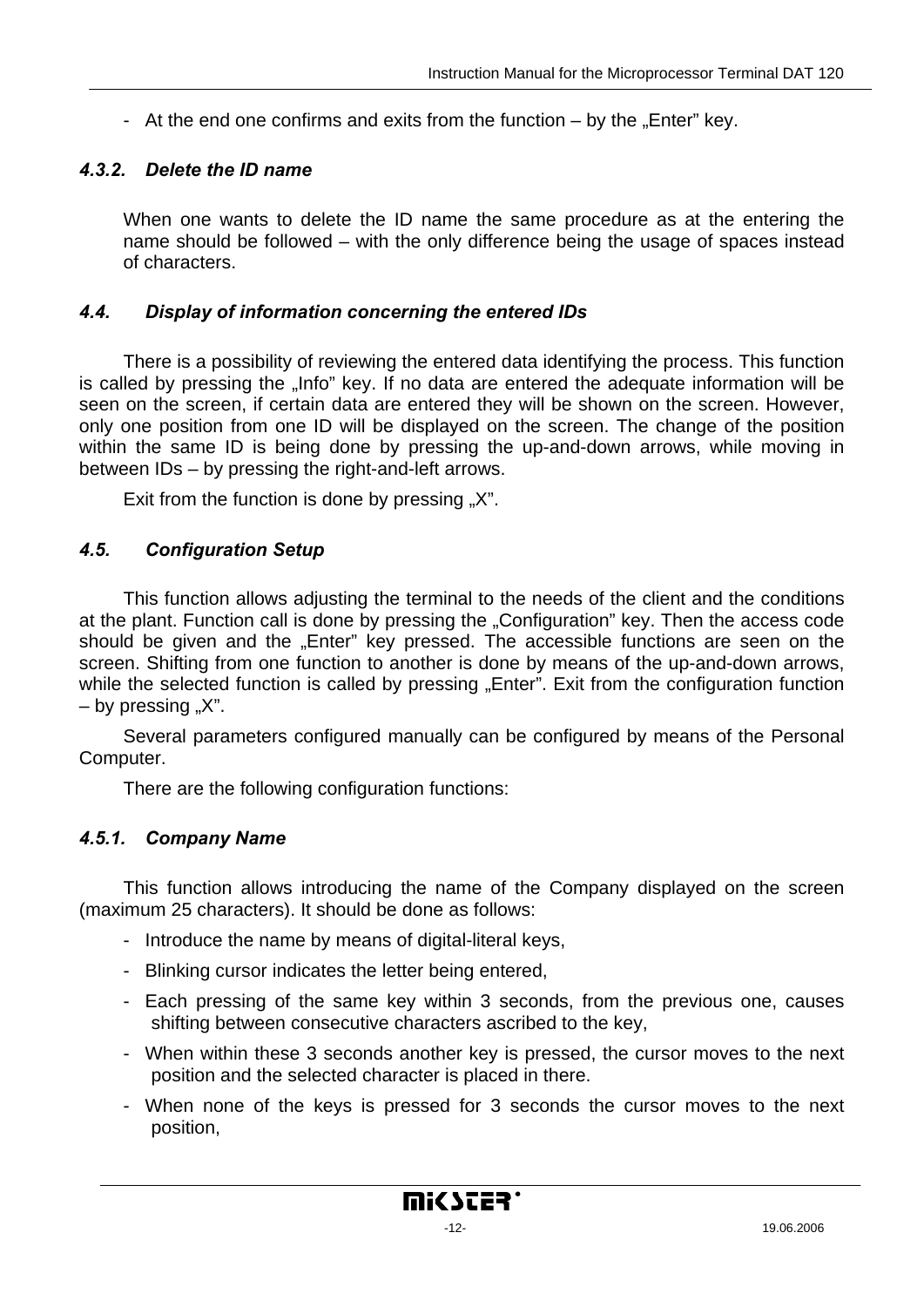- <span id="page-12-0"></span>- The cursor can be shifted to the selected place by means of the right-and-left arrows,
- Pressing the "TXT" key causes switching between small and capital letters when the diode at the key lights the capital letters are written,
- Confirmation of the entered data and exit  $-$  by pressing "Enter".

#### *4.5.2. Name and Number of the Device*

This function allows introducing the name of the device (maximum 20 characters) and its number (from 0 to 99) displayed on the screen:

- Introduction of the name by means of digital-literal key as in paragraph 4.5.1,
- Introduction of the device number as a 2-digit number, e.g.: for number 1 we write "01",
- Shifting between the name and the number is done by means of the up-and-down arrows,
- Confirmation of entered data and exit as in paragraph 4.5.1.

#### *4.5.3. Transmission Parameters*

This function enables setting of the transmission parameters RS-485. The transmission is used for the communication with the computer. Communication is being done according to the MODBUS-RTU protocol. The following two parameters should be set:

- a) MODBUS address, at which the device will be seen by means of the digital keys the address should be entered as a 3-digit number: e.g.: for address 1 the number ..001" should be written (an address can be any number in the range: 1 to 245).
- b) Transmission rate of the communication by means of 0-1 digits (0 corresponds to 9600 b/s, 1 corresponds to 19200 b/s).

The up-and-down arrows are doing shifting between the MODBUS address and the transmission rate. When the data are introduced the confirmation and exit is done by pressing the "Enter" key.

#### *4.5.4. Time and Date*

This function is used for setting the time and date.

Setup:

- Introduce the proper time and date by the digital keys,
- The blinking cursor indicates the position being entered,
- There is no possibility of setting seconds it is always 00,
- All available arrows can be used for moving the cursor.

As usually, the "Enter" key is used for the confirmation of the entered data and for exit from the function.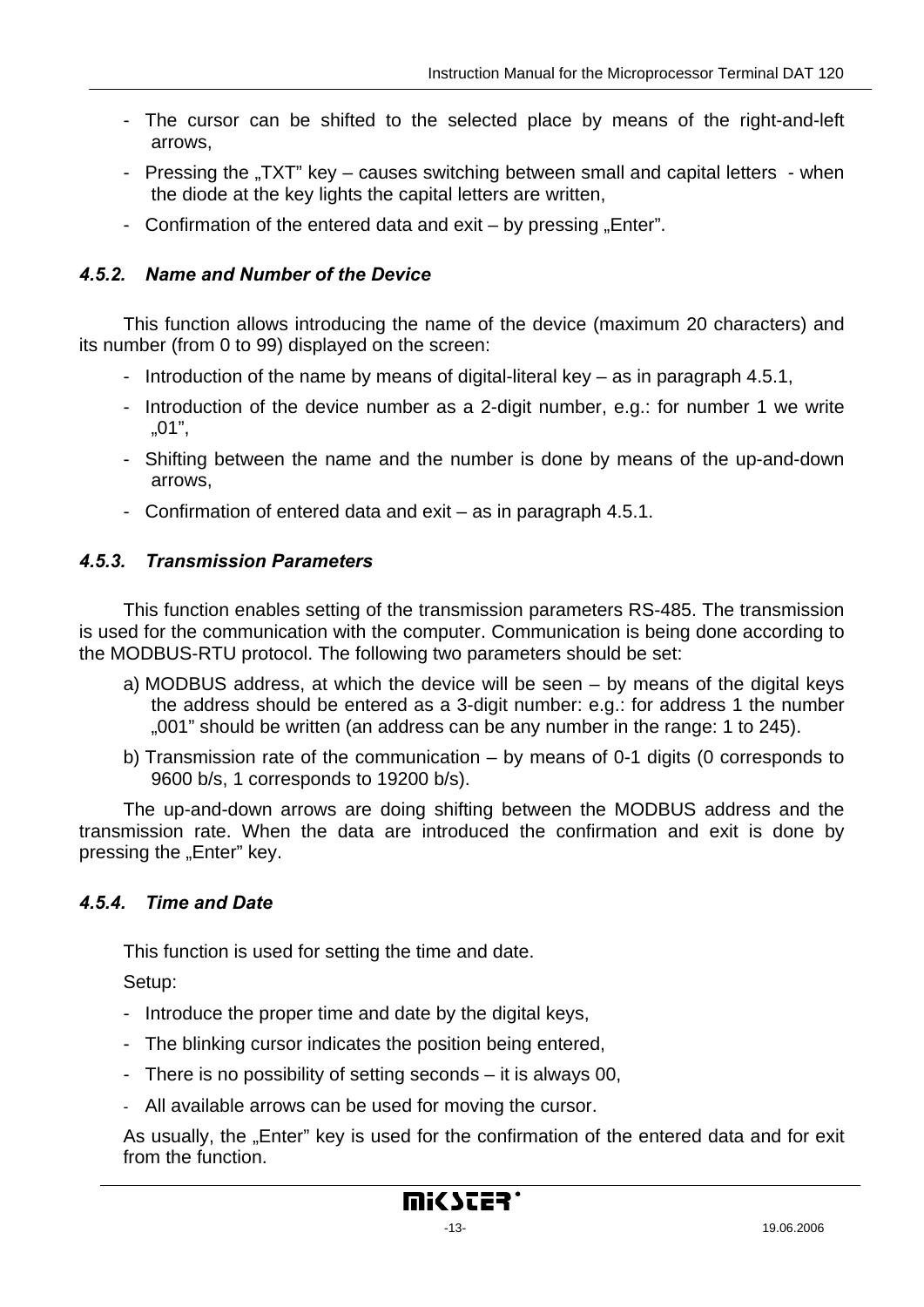#### <span id="page-13-0"></span>*4.5.5 Code Length Setup*

This function allows to setup the length of the code entered for the given ID. The length of the code can have 1 to 16 characters and must be introduced as a 2-digit number. When the code for the given ID is entered, the device automatically shifts to the next ID. The upand-down arrows enable shifting between values for the consecutive IDs. Exit – by pressing the "Enter" key.

#### *4.5.6. Registration Frequency*

This function allows setting how often the registration of the process parameters will be done. The number of minutes is introduced as a 2-digit number (01 to 99). Confirmation of the entered data and exit  $-$  by pressing the "Enter" key.

#### *4.5.7. Access Code*

This function allows to setup a new access code. Six digits of a new code should be introduced by the digital keys and the "Enter" key pressed.

#### *4.5.8. Temperature Unit*

This function allows to setup the unit in which the temperature is shown and registered. Either Celsius or Fahrenheit degree can be chosen. The selection is being done by the upand-down arrows; the selected unit is blinking. Then the choice should be confirmed and exit from the function done by pressing the "Enter" key.

#### *4.5.9 Default Values Recovery*

Due to this function the default configuration setup can be recovered. The selection of this function causes the following setup of the configuration functions:

- MODBUS address: 1,
- Transmission rate RS-485: 9600 b/s,
- Registration frequency: every 1 minute,
- Length of codes: 16 characters for all IDs,
- Language Polish,
- Error signal yes,
- Bar-code reading no,
- ID entry– yes,
- Access code 000000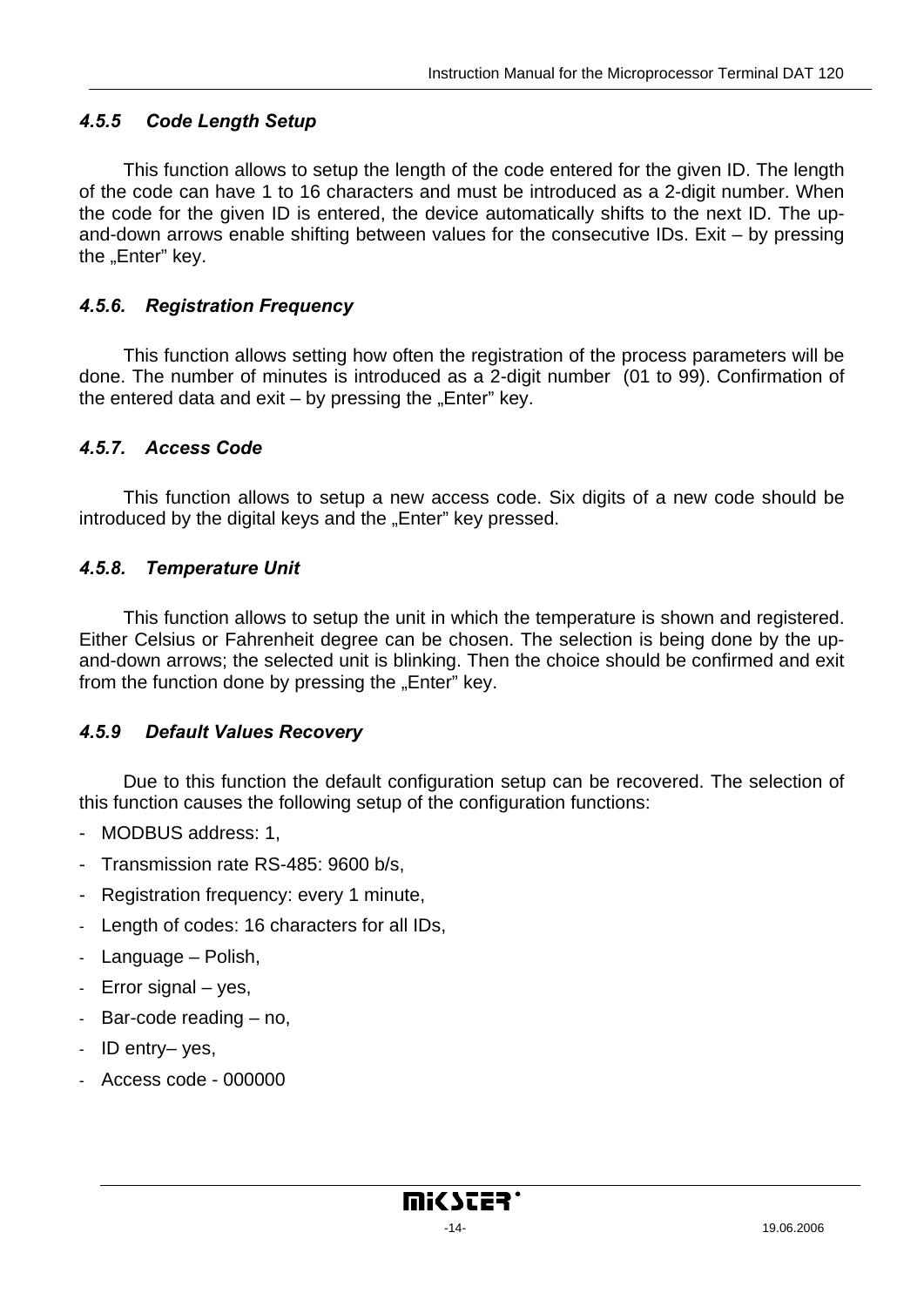#### <span id="page-14-0"></span>*4.5.10. Sensors*

Due to this function we can change the type of the temperature sensor connected to the analogue input. However, currently there is no possibility of connecting other sensors than PT100.

#### *4.5.11. Language*

Due to this function we can change the language of the displayed information. Available languages are:

- Polish
- English

#### *4.5.12. Error Signalling*

Due to this function there is a possibility of switching ON and OFF the error signalling. (signalling is described below). Confirmation and  $exit -$  after pressing the "Enter" key.

#### *4.5.13. Input Logic*

This function enables a determination in which way the terminal should interpret input signals, e.g. whether 24V at the Start input should activate the registration (Start input active – high state), or it is a quiescent state and the registration should be done when the voltage is not connected (Start input active – low state). The method of interpretation of each input can be set separately; the input which logic we would like to set can be found by the up-and –down arrows. The logic for input can be changed by the right-and left arrows. Confirmation and  $ext - by$  pressing the "Enter" key.

#### *4.5.14. Bar-code Reading*

This function determines the reaction of the terminal on the codes entered by the barcode reader. If "Yes" is set then, after the code for the given ID is already entered, the device will automatically move to the next ID. However, if "No" is set the terminal will wait  $-$  after each reading  $-$  for the confirmation of the entered code done by pressing the "Enter" key.

#### *4.5.15. Temperature Offset*

Due to this function the shift of the temperature indication by  $+/-$  9,9 degree for each channel can be done. The up-and-down arrows serve for the channel selection, while the sign can be changed by the "Configuration" key. Confirmation and exit – by pressing the "Enter" key.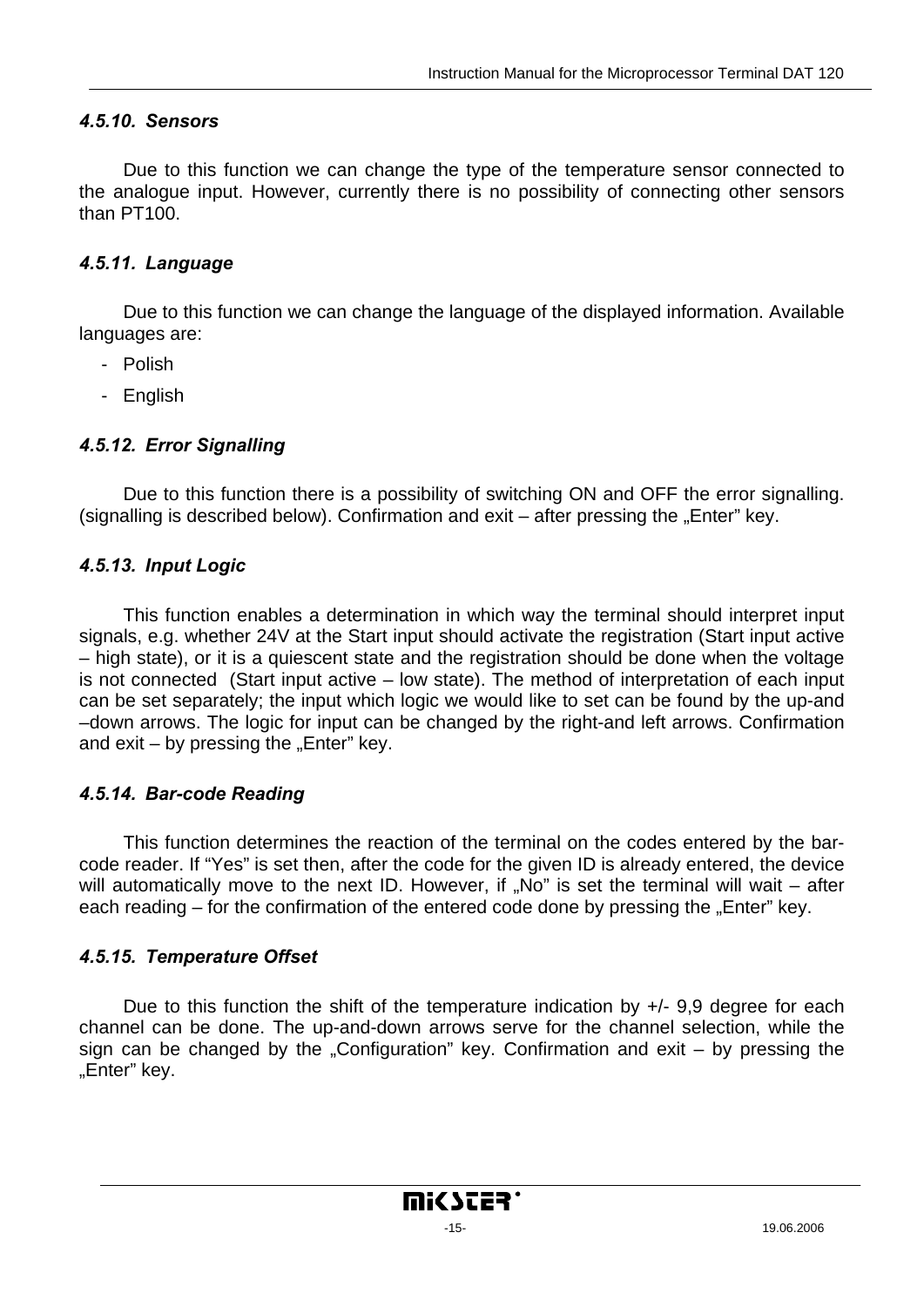#### <span id="page-15-0"></span>*4.5.16. ID Entry*

This function allows determining the reaction of the terminal for the entry and confirmation of the ID code. If "Move to the next ID" is set and the names were given to at least two IDs then after the code for the first "ID with name" is entered and confirmed, the device will automatically move to the next "ID with name". When the code for the last "ID with name" is entered the device will automatically move to the next position of the first "ID with name". However, if "Move to the next position in the same ID" is set the terminal  $-$  after the code entry and the confirmation for the given ID – will move to the next position of the same ID. Confirmation and  $exit - by$  pressing the "Enter" key.

## *5. BAR-CODE READER*

The DAT-120 terminal is adapted for the cooperation with the bar-code readers. Such reader should be connected to the RS-232 connector of the terminal. The reader should be properly configured-in for the adequate cooperation with the terminal. The following setup is needed for a reader:

- Interface RS-232
- Transmission rate 9600 bauds
- Transmission format 8 bits of data, 1 bit of stop, lack of parity,
- Data transmission control none,
- When the whole code is transmitted the reader should send the signs of the line end  $C \times C$ "  $C$  LF" – in various readers it is named in different way, three examples: "suffix", "termination", "postamble".

Usually the bar-code readers need an external power supply. The power supply recommended in the instruction for the particular reader should be used. There is no output of the supplying voltage on RS-232, since various readers require different voltage.

The DAT-120 software serves the reader when the lamp at the "Bar-code reader" key lights. If the lamp does not light and the reader is to be used - this key should be pressed.

In order to have the proper interpretation of the scanned bar-codes, those codes should consist of digits only. All other characters are considered by DAT-120 as 0.

Bar-codes can be coded in any system recognisable by the reader. Maximal length of the code can be of 16 digits.

## *6. REGISTRATION PROCESS PROCEDURE*

- The beginning of the registration occurs when the proper signal appears at the "Start" input.
- No changes, apart from logging out of the operator, are possible during the registration.
- Sample registration is done with the frequency determined at the configuration.
- The information concerning the chamber temperature, meat-bar temperature, humidity and the state of digital inputs is contained in each sample.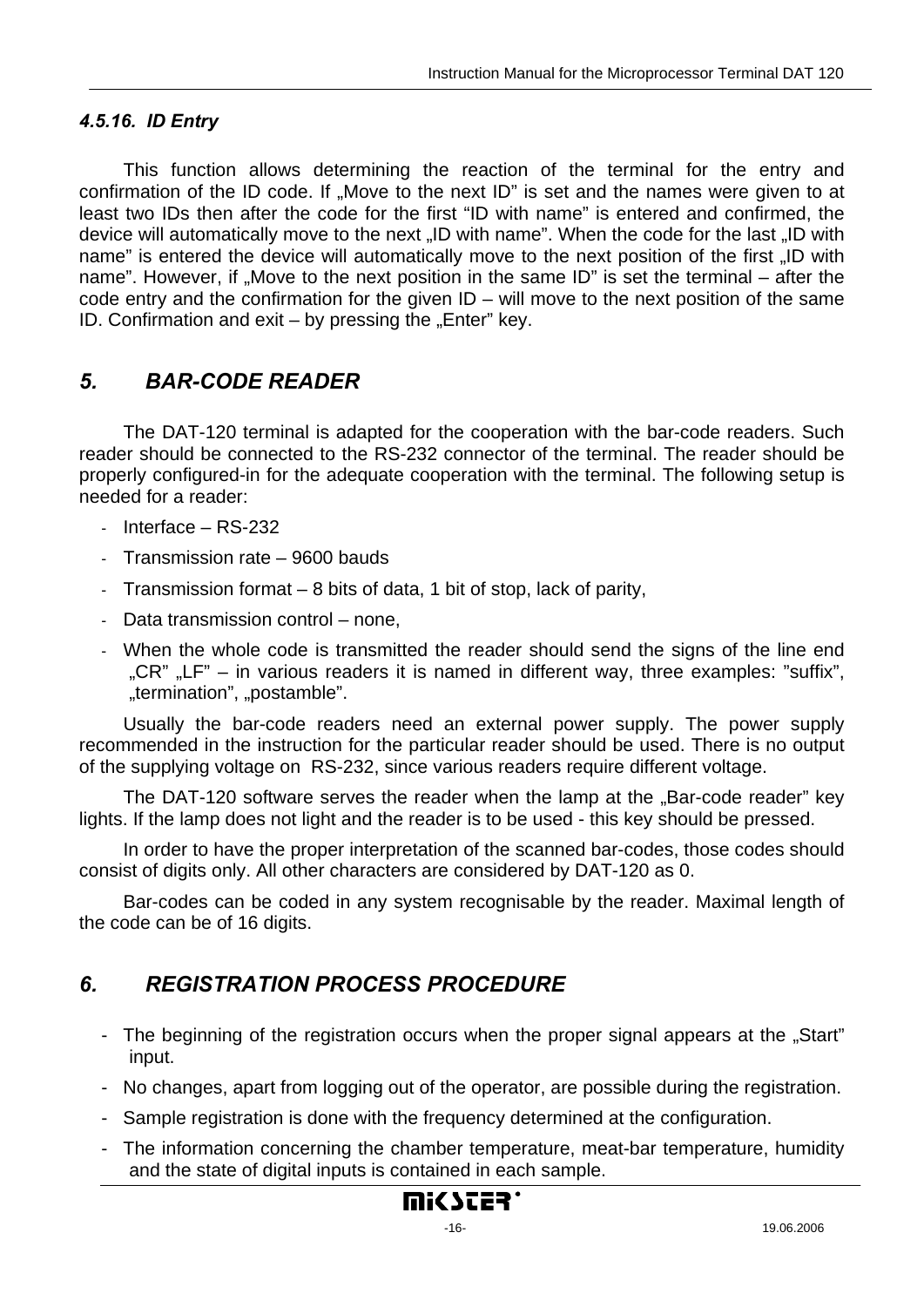<span id="page-16-0"></span>- When not all data are introduced an error is signalled.

After finishing the process the identifying data are to be entered again, but there is no necessity of relogin.

## *7. ERROR SIGNALLING*

The main task of the terminal is the registration of parameters identifying the smoking process. Signalling of errors is based on the relay, into which an optical or acoustic signal should be connected. The beginning of the process without the operator being logged-in as well as the lack of the identifying data for ID, to which the name is ascribed – are signalled.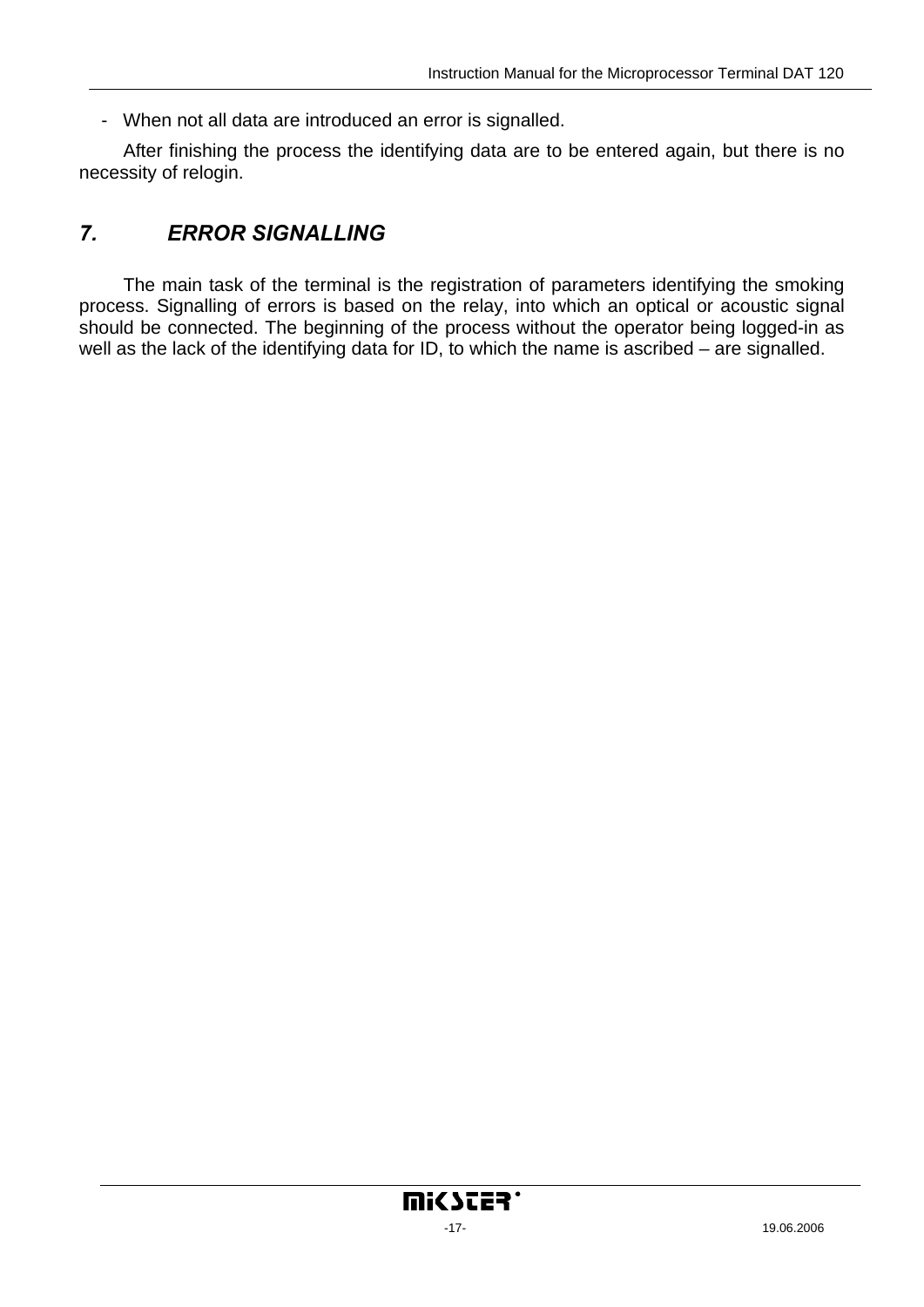## <span id="page-17-0"></span>*8. TECHNICAL DATA*

#### **POWER SUPPLY:**

 $\bullet$  ~24V(AC)

#### **CONSTRUCTION:**

• SINGLE UNIT, "FRONT PANEL" TYPE

#### **OUTPUTS:**

• 1 RELAY OUTPUT, SHORT-CIRCUIT VOLTAGE 250V OF A LOAD CAPACITY UP TO 4A

#### **INTERFACES:**

- SERIAL PORT RS-485, FOR THE COMMUNICATION WITH THE SUPERIOR **COMPUTER**
- SERIAL PORT RS-232, FOR CONNECTING THE BAR-CODE READER

#### **INPUTS:**

- 3 MEASURING CHANNELS, TEMPERATURE SENSOR PT-100 (MEASURING RANGE FROM -100°C TO +400°C, RESOLUTION 0.1°C, BI- OR TRI- CONDUCTOR FOR MEASUREMENT, MEASUREMENT UNCERTAINTY LESS THAN 0.5°C)
- ONE CONTROL INPUT, SHORT-CIRCUIT
- TWO BISTABLE VOLTAGE CONTROL INPUTS OF STANDARD 0-24V AC/DC ("1"- $12...24V, 0" - 0.3V$

#### **CASING:**

- PROTECTION DEGREE: IP65 (FROM THE FRONT)
- FRAME OUTSIDE DIMENSIONS: 270mm x 177mm
- ASSEMBLING HOLE DIMENSIONS: 235mm x 140mm

#### **TEMPERATURE RANGE - OPERATION:**

•  $-30.85$  °C

#### **TEMPERATURE RANGE - STORAGE:**

•  $-40.85$  °C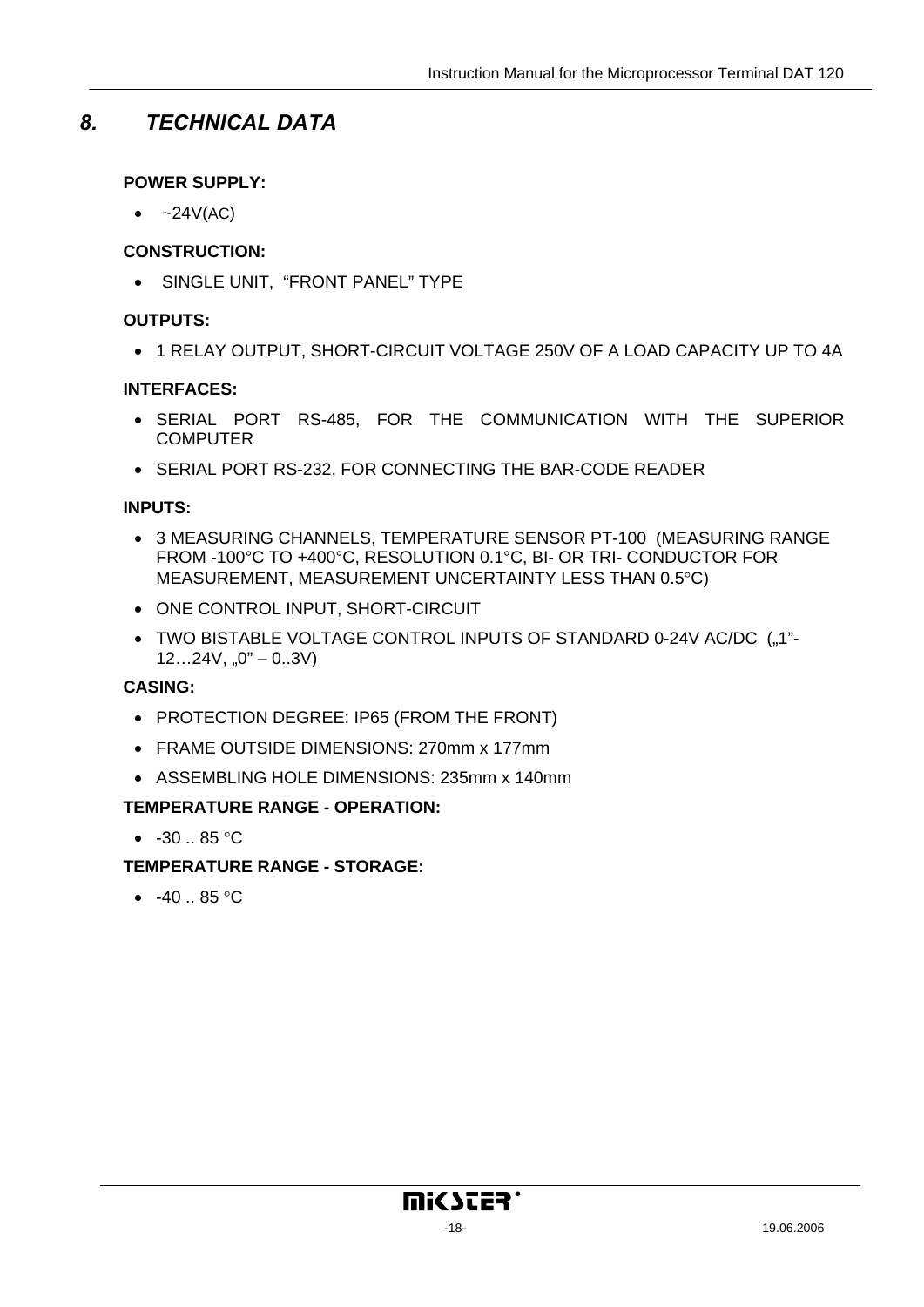![](_page_18_Figure_1.jpeg)

## <span id="page-18-0"></span>*9. CONNECTION OF THE TERMINAL TO THE PERSONAL COMPUTER*

*FIGURE NO 1* CONNECTION OF THE TERMINAL TO THE PERSONAL COMPUTER (PC)